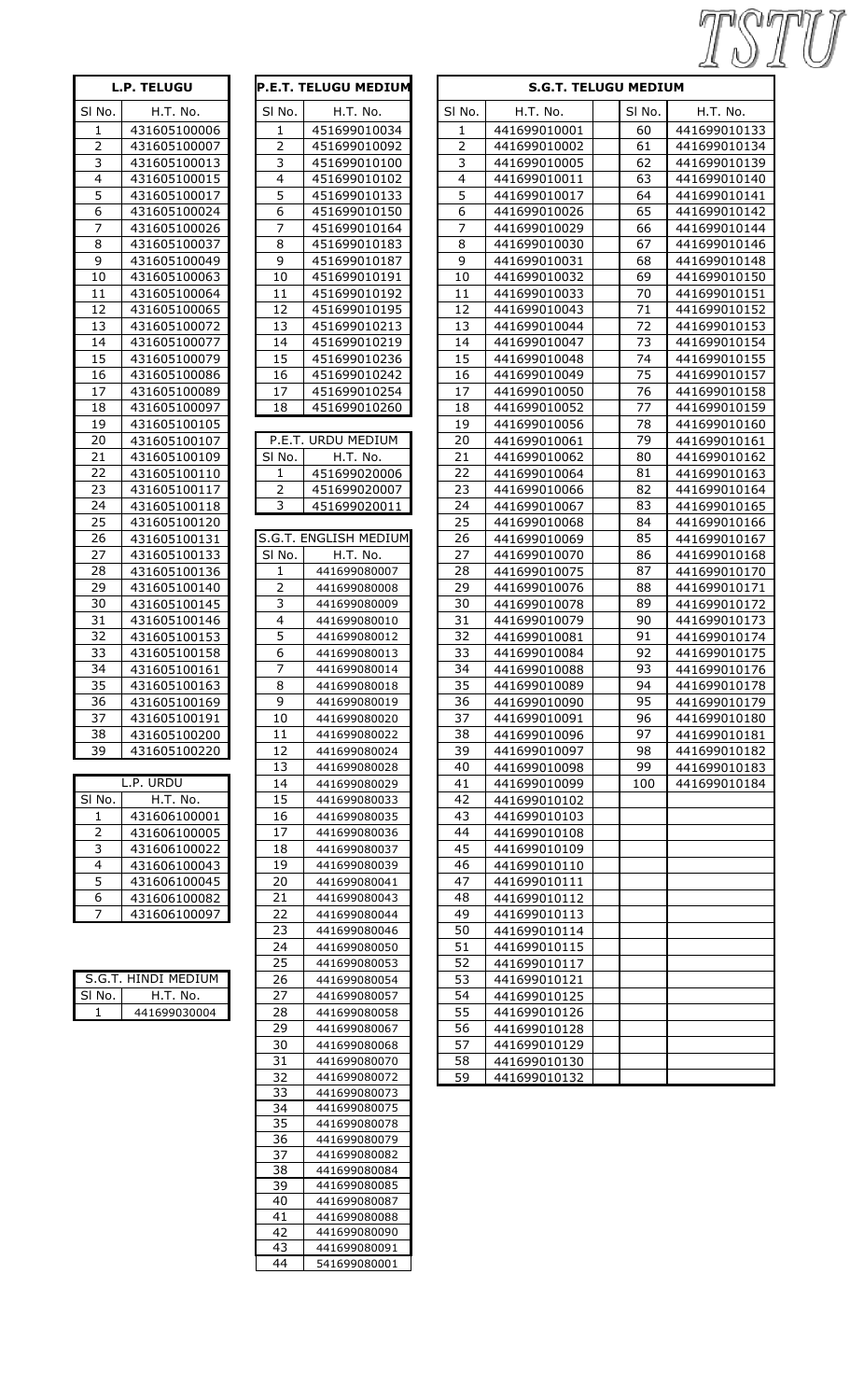TSTU

| <b>S.G.T. URDU MEDIUM</b> |                              |                            |                              |  |  |
|---------------------------|------------------------------|----------------------------|------------------------------|--|--|
| SI No.                    | H.T. No.                     | SI No.                     | H.T. No.                     |  |  |
| 1                         | 441699020002                 | 85                         | 441699020176                 |  |  |
| 2                         | 441699020006                 | 86                         | 441699020177                 |  |  |
| 3                         | 441699020008                 | 87                         | 441699020178                 |  |  |
| 4                         | 441699020010                 | 88                         | 441699020179                 |  |  |
| 5                         | 441699020014                 | 89                         | 441699020182                 |  |  |
| 6                         | 441699020016                 | 90                         | 441699020184                 |  |  |
| 7<br>8                    | 441699020020<br>441699020023 | 91<br>92                   | 441699020186<br>441699020188 |  |  |
| 9                         | 441699020024                 | 93                         | 441699020189                 |  |  |
| 10                        | 441699020028                 | 94                         | 441699020191                 |  |  |
| 11                        | 441699020029                 | 95                         | 441699020192                 |  |  |
| 12                        | 441699020033                 | 96                         | 441699020193                 |  |  |
| 13                        | 441699020034                 | 97                         | 441699020194                 |  |  |
| 14                        | 441699020035                 | 98                         | 441699020197                 |  |  |
| 15                        | 441699020036                 | 99                         | 441699020202                 |  |  |
| 16                        | 441699020038                 | 100                        | 441699020203                 |  |  |
| 17                        | 441699020039                 | 101                        | 441699020205                 |  |  |
| 18                        | 441699020040                 | 102                        | 441699020209                 |  |  |
| 19                        | 441699020042                 | 103                        | 441699020211                 |  |  |
| 20<br>21                  | 441699020045<br>441699020046 | 104<br>105                 | 441699020217<br>441699020219 |  |  |
| 22                        | 441699020047                 | 106                        | 441699020221                 |  |  |
| 23                        | 441699020049                 | 107                        | 441699020222                 |  |  |
| 24                        | 441699020052                 | 108                        | 441699020226                 |  |  |
| 25                        | 441699020054                 | 109                        | 441699020228                 |  |  |
| 26                        | 441699020055                 | 110                        | 441699020229                 |  |  |
| 27                        | 441699020056                 | 111                        | 441699020231                 |  |  |
| 28                        | 441699020060                 | 112                        | 441699020232                 |  |  |
| <u> 29</u>                | 441699020061                 | 113                        | 441699020233                 |  |  |
| 30                        | 441699020063                 | 114                        | 441699020234                 |  |  |
| 31                        | 441699020065                 | 115                        | 441699020240                 |  |  |
| 32<br>33                  | 441699020066                 | 116<br>117                 | 441699020241                 |  |  |
| 34                        | 441699020067<br>441699020068 | 118                        | 441699020245<br>441699020247 |  |  |
| 35                        | 441699020070                 | 119                        | 441699020248                 |  |  |
| 36                        | 441699020073                 | 120                        | 441699020252                 |  |  |
| 37                        | 441699020082                 | 121                        | 441699020253                 |  |  |
| 38                        | 441699020083                 | 122                        | 441699020255                 |  |  |
| 39                        | 441699020087                 | $\overline{123}$           | 441699020256                 |  |  |
| 40                        | 441699020089                 | 124                        | 441699020257                 |  |  |
| 41                        | 441699020090                 | $\overline{1}$ 25          | 441699020259                 |  |  |
| 42                        | 441699020092                 | 126                        | 441699020260                 |  |  |
| 43                        | 441699020093                 | 127                        | 441699020261                 |  |  |
| 44<br>45                  | 441699020096<br>441699020098 | <u> 128</u><br>129         | 441699020262<br>441699020263 |  |  |
| 46                        | 441699020100                 | 130                        | 441699020264                 |  |  |
| 47                        | 441699020101                 | 131                        | 441699020266                 |  |  |
| 48                        | 441699020103                 | 132                        | 441699020269                 |  |  |
| 49                        | 441699020104                 | 133                        | 441699020273                 |  |  |
| 50                        | 441699020105                 | 134                        | 441699020276                 |  |  |
| 51                        | 441699020106                 | 135                        | 441699020277                 |  |  |
| <u>52</u>                 | 441699020107                 | 136                        | 441699020279                 |  |  |
| 53                        | 441699020108                 | 137                        | 441699020281                 |  |  |
| 54                        | 441699020109                 | 138                        | 441699020285                 |  |  |
| 55                        | 441699020110                 | 139                        | 441699020287                 |  |  |
| <u>56</u><br>57           | 441699020115<br>441699020117 | 140<br>141                 | 441699020289<br>441699020290 |  |  |
| 58                        | 441699020118                 | 142                        | 441699020291                 |  |  |
| 59                        | 441699020119                 | 143                        | 441699020292                 |  |  |
| 60                        | 441699020123                 | 144                        | 441699020293                 |  |  |
| 61                        | 441699020128                 | 145                        | 441699020294                 |  |  |
| 62                        | 441699020131                 | 146<br>147                 | 441699020295                 |  |  |
| 63<br>64                  | 441699020132<br>441699020133 | 148                        | 441699020297<br>441699020298 |  |  |
| 65                        | 441699020137                 | 149                        | 441699020300                 |  |  |
| 66                        | 441699020138                 | <u>150</u>                 | 441699020301                 |  |  |
| 67                        | 441699020139                 | 151                        | 441699020303                 |  |  |
| 68<br>69                  | 441699020140<br>441699020143 | <u> 152</u><br><u> 153</u> | 441699020304<br>441699020306 |  |  |
| 70                        | 441699020148                 | 154                        | 441699020308                 |  |  |
| 71                        | 441699020149                 | 155                        | 441699020311                 |  |  |
| 72                        | 441699020150                 | 156                        | 441699020313                 |  |  |
| 73<br>74                  | 441699020151<br>441699020152 | 157<br>158                 | 441699020314<br>441699020317 |  |  |
| 75                        | 441699020154                 | 159                        | 441699020319                 |  |  |
| 76                        | 441699020156                 |                            |                              |  |  |
| 77                        | 441699020157                 |                            |                              |  |  |
| 78                        | 441699020158<br>441699020159 |                            |                              |  |  |
| 79<br>80                  | 441699020165                 |                            |                              |  |  |
| 81                        | 441699020166                 |                            |                              |  |  |
| 82                        | 441699020170                 |                            |                              |  |  |
| 83<br>O <sub>A</sub>      | 441699020172<br>111600030174 |                            |                              |  |  |

|                              | S.A. BIO. SC. (T.M)                     |
|------------------------------|-----------------------------------------|
| $\overline{\mathsf{SI}}$ No. | H.T. No.                                |
| 1                            | 421603010018                            |
| 2                            | 421603010029                            |
|                              | 421603010086                            |
| $\overline{4}$               | 421603010091                            |
| 5                            | 421603010104                            |
| 6                            | 421603010113                            |
| 7                            | 421603010175                            |
| 8                            | 421603010178                            |
| $\overline{9}$               | 421603010187                            |
| $\overline{10}$              | 421603010205                            |
| $\overline{11}$              | 421603010215                            |
|                              |                                         |
| <u>12</u>                    | 421603010253                            |
| $\overline{13}$              | 421603010267                            |
| $\overline{14}$              | 421603010286                            |
| $\overline{15}$              | 421603010293                            |
|                              |                                         |
|                              | S.A. BIO. SC. (E.M)<br>  No.   H.T. No. |
| SI No.                       |                                         |
| $\mathbf{1}$                 | 421603080017                            |
| $\overline{2}$               | 421603080049                            |
| $\overline{3}$               | 421603080085                            |
| 4                            | 421603080120                            |
| $\overline{5}$               | 421603080570                            |
|                              |                                         |
|                              | S.A. BIO. SC. (U.M)                     |
| SI No.                       | <u>H.T. No. .</u>                       |
| $\mathbf{1}$                 | 421603020063                            |
| $\overline{2}$               | 421603020069                            |
| $\overline{3}$               | 421603020101                            |
| 4                            | 421603020108                            |
| 5                            | 421603020115                            |
|                              |                                         |
|                              | S.A. BIO. SC. (MARATHI                  |
|                              | <u>MEDIUM)</u>                          |
| <u>SI No.</u>                | H.T. No.                                |
|                              | $-42160$                                |
|                              |                                         |
|                              |                                         |
| 5.A.<br>ŗ                    | MATHS (T.M)                             |
| SI No.                       | H.T. No.                                |
| 1                            | 421601010056                            |
|                              | 421601010073                            |
| 3                            | 421601010075                            |
| 4                            | 421601010088                            |
|                              |                                         |
| 5                            | 421601010103                            |
| 6                            | 421601010146                            |
| 7                            | 421601010206                            |
| 8                            | 421601010240                            |
| 9                            | 421601010305                            |
| 10                           | 421601010328                            |
| 11                           | 421601010333                            |
| 12                           | 421601010360                            |
| 13                           | 421601010389                            |
| 14                           | 421601010396                            |
|                              |                                         |

| S.A. PHY. SC. (T.M) |              |  |  |  |
|---------------------|--------------|--|--|--|
| SI No.              | H.T. No.     |  |  |  |
|                     | 421602010002 |  |  |  |
| 2                   | 421602010018 |  |  |  |
| 3                   | 421602010025 |  |  |  |
| 4                   | 421602010032 |  |  |  |
| 5                   | 421602010036 |  |  |  |
| 6                   | 421602010039 |  |  |  |
|                     |              |  |  |  |

| $S.A.$ PHY. $SC.$ $(U.M)$ |              |  |  |
|---------------------------|--------------|--|--|
| SI No.                    | H.T. No.     |  |  |
|                           | 421602020002 |  |  |
| $\mathcal{P}$             | 421602020009 |  |  |
| 3                         | 421602020022 |  |  |
|                           | 421602020026 |  |  |

| S.A. PHY. SC. (E.M) |              |  |  |  |
|---------------------|--------------|--|--|--|
| SI No.              | H.T. No.     |  |  |  |
|                     | 421602080012 |  |  |  |
| 2                   | 421602080015 |  |  |  |
| 3                   | 421602080037 |  |  |  |
| 4                   | 421602080038 |  |  |  |
| 5                   | 421602080072 |  |  |  |
| հ                   | 421602080104 |  |  |  |

|                | S.A. SOCIAL (T.M) |
|----------------|-------------------|
| SI No.         | H.T. No.          |
| $\mathbf{1}$   | 421604010068      |
| $\overline{c}$ | 421604010081      |
| 3              | 421604010166      |
| 4              | 421604010183      |
| 5              | 421604010210      |
| 6              | 421604010247      |
| 7              | 421604010263      |
| 8              | 421604010332      |
| 9              | 421604010341      |
| 10             | 421604010373      |
| 11             | 421604010381      |
| 12             | 421604010387      |
| 13             | 421604010390      |
| 14             | 421604010407      |
| 15             | 421604010413      |
| 16             | 421604010428      |
| 17             | 421604010559      |
| 18             | 421604010576      |
| 19             | 421604010620      |
| 20             | 421604010678      |

| S.A. MATHS (U.M) |              |
|------------------|--------------|
| SI No.           | H.T. No.     |
|                  | 421601020014 |
| 2                | 421601020021 |
| 3                | 421601020025 |
|                  | 421601020031 |
| 5                | 421601020036 |
| 6                | 421601020044 |
|                  |              |

| S.A. SOCIAL (U.M) |              |
|-------------------|--------------|
| SI No.            | H.T. No.     |
|                   | 421604020068 |
| 2                 | 421604020123 |
| 3                 | 421604020165 |
| 4                 | 421604020172 |
| 5                 | 421604020197 |
| 6                 | 421604020255 |
|                   | 421604020274 |
| 8                 | 521604020001 |
|                   |              |

| S.A. MATHS $(E.M)$ |              |
|--------------------|--------------|
| No.                | H.T. No.     |
|                    | 421601080090 |
|                    |              |

| S.A. SOCIAL (E.M) |              |  |
|-------------------|--------------|--|
| No.<br>SL         | H.T. No.     |  |
|                   | 421604080086 |  |
|                   | 421604080691 |  |
|                   | 421604080491 |  |